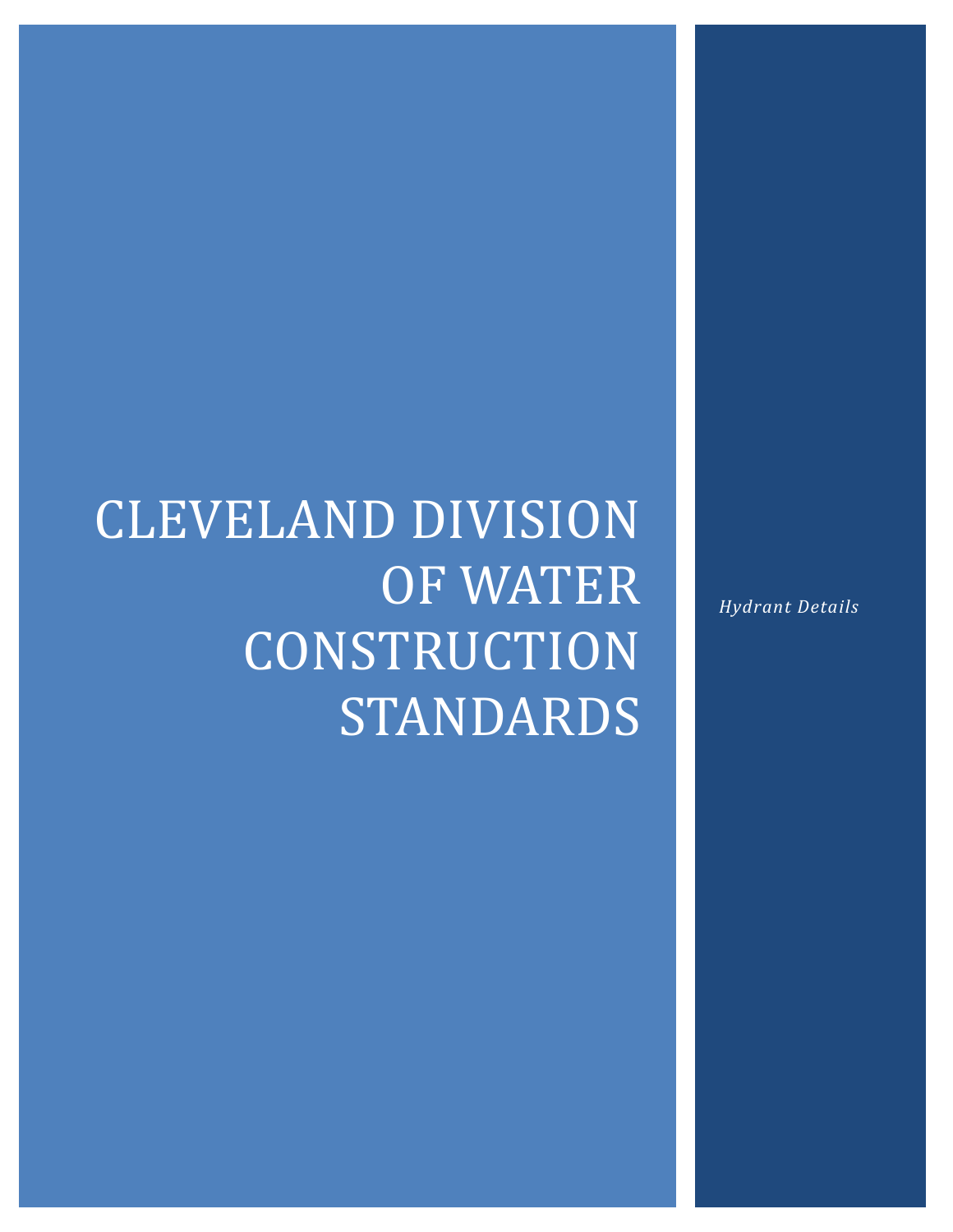IF CUTS ARE REQUIRED BETWEEN THE TEE AND VALV TOTAL REPLACEMENT WILL BE REQUIRED. SEE DETAILS STD-H06 STD-H07.

\*\* IF EXISTING HYDRANT BRANCH VALVE IS 4" IN DIAMETER TOTAL REPLACEMENT WILL BE REQUIRED UNLESS SPECIFIC PERMISSION IS GRANTED BY THE DIVISION OF WATER ON A **CASE BY CASE BASIS.** 

| CUT<br>AT                          | <b>SEE DETAIL</b>                                                        |
|------------------------------------|--------------------------------------------------------------------------|
|                                    | STD-H02 FOR STRAIGHT TYPE                                                |
|                                    | STD-H03 FOR OFFSET TYPE 1                                                |
|                                    | STD-H04 FOR OFFSET TYPE 2                                                |
|                                    | STD-H05 FOR OFFSET TYPE 3                                                |
| <b>TOTAL</b><br><b>REPLACEMENT</b> | STD-H06 FOR STRAIGHT TYPE<br>STD-H07 FOR OFFSET TYPE 1 & TYPE 2 & TYPE 3 |

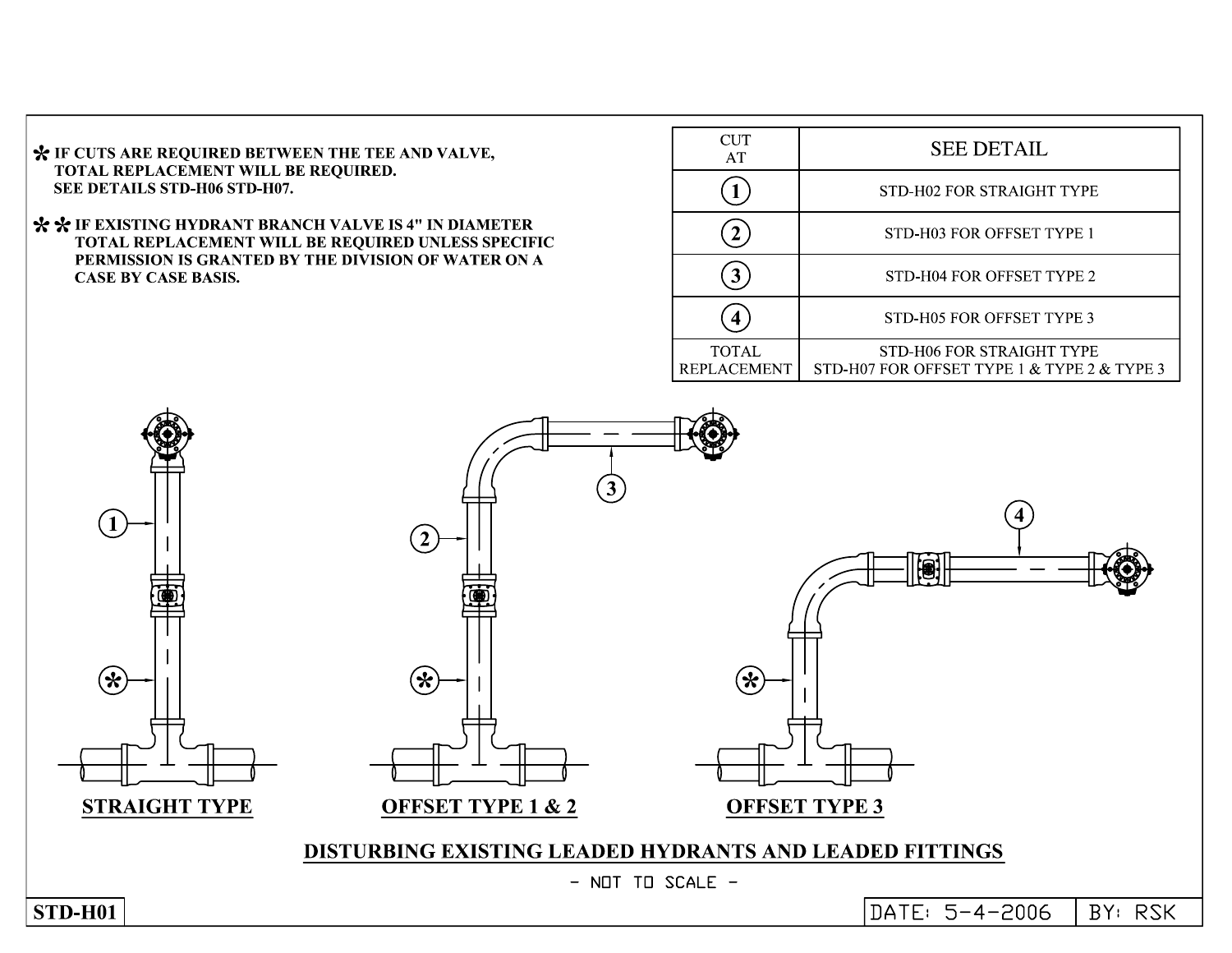

- 1) PLAIN END x PLAIN END DUCTILE IRON PIPE AS SPECIFIED (CUT TO SUIT).
- 2) CONNECTION SHALL BE MADE WITH RETAINED MECHANICAL JOINT SOLID SLEEVES (SHORT OR LONG PATTERN) DUCTILE IRON CLASS 350 OR CAST IRON CLASS 250, RETAINED MECHANICAL JOINT REDUCERS WHERE EXISTING PIPE IS 4" IN DIAMETER, OR COMPRESSION COUPLINGS WITH ROD AND CLAMPS AS DIRECTED BY C.W.D. INSPECTOR.

COMPRESSION COUPLINGS SHALL BE OF A GASKETED, SLEEVE TYPE WITH DIAMETERS TO PROPERLY FIT PLAIN END IRON PIPE, EACH COUPLING SHALL CONSIST OF ONE (1) MIDDLE RING, WITHOUT STOPS; TWO (2) FOLLOWER GLANDS; TWO (2) RUBBER-COMPOUND BUNA-N BLEND, WEDGE SECTION GASKETS; AND SUFFICIENT TRACKHEAD STAINLESS STEEL BOLTS AND NUTS (ASTM A276/A193/194, TYPE 304, EXTRA HEAVY HEX) TO PROPERLY COMPRESS THE GASKETS. MIDDLE RING AND FOLLOWER GLANDS SHALL BE OF EITHER STEEL OR DUCTILE IRON (ASTM-A536). THE COMPRESSION COUPLING SHALL BE WITHOUT STOPS AND BE RATED FOR A MINIMUM WORKING PRESSURE OF 250 PSI AND SHALL BE EQUAL TO THE DRESSER STYLE No's 38, 138 (STRAIGHT TYPE), 162 (TRANSITION TYPE), 253 (REDUCING TYPE); OR SMITH-BLAIR 441 (STRAIGHT AND TRANSITION TYPE), R441 (REDUCING TYPE); OR ROMAC STYLE 501 (STRAIGHT AND TRANSITION TYPE), STYLE RC501 (REDUCING TYPE).

IF THE BRANCH IS TO BE SHORTENED, NO NEW IS PIPE REQUIRED.

- 3) ALL BOLTS AND NUTS ON ALL MECHANICAL JOINTS, INCLUDING THOSE ON THE "RETAINED" TYPE, SHALL HAVE FIELD APPLIED ONE (1) COAT OF BITUMASTIC PAINTING FOLLOWED BY AN ENCASEMENT OF POLYETHYLENE WRAPPING IN ACCORDANCE WITH ANSI/AWWA C-105/A21.5-88, CLASS "C", METHOD "B".
- 4) IF EXISTING PIPING IS 4" USE 4" TO 6" REDUCING MJ REDUCER OR REDUCING TRANSITION COUPLING WITH ROD & CLAMP IF APPROVED BY CWD.
- 5) IN HIGH PRESSURE AREAS THE EXISTING VALVE MAY NEED TO BE RESTRAINED TO EXISTING TEE OR FITTING USING ROD & CLAMP AS DIRECTED BY CWD. SEE STD-H01 FOR EXISTING LEAD JOINT REQUIREMENTS.

#### EXTEND, SHORTEN AND ADJUST HYDRANT TO GRADE, STRAIGHT TYPE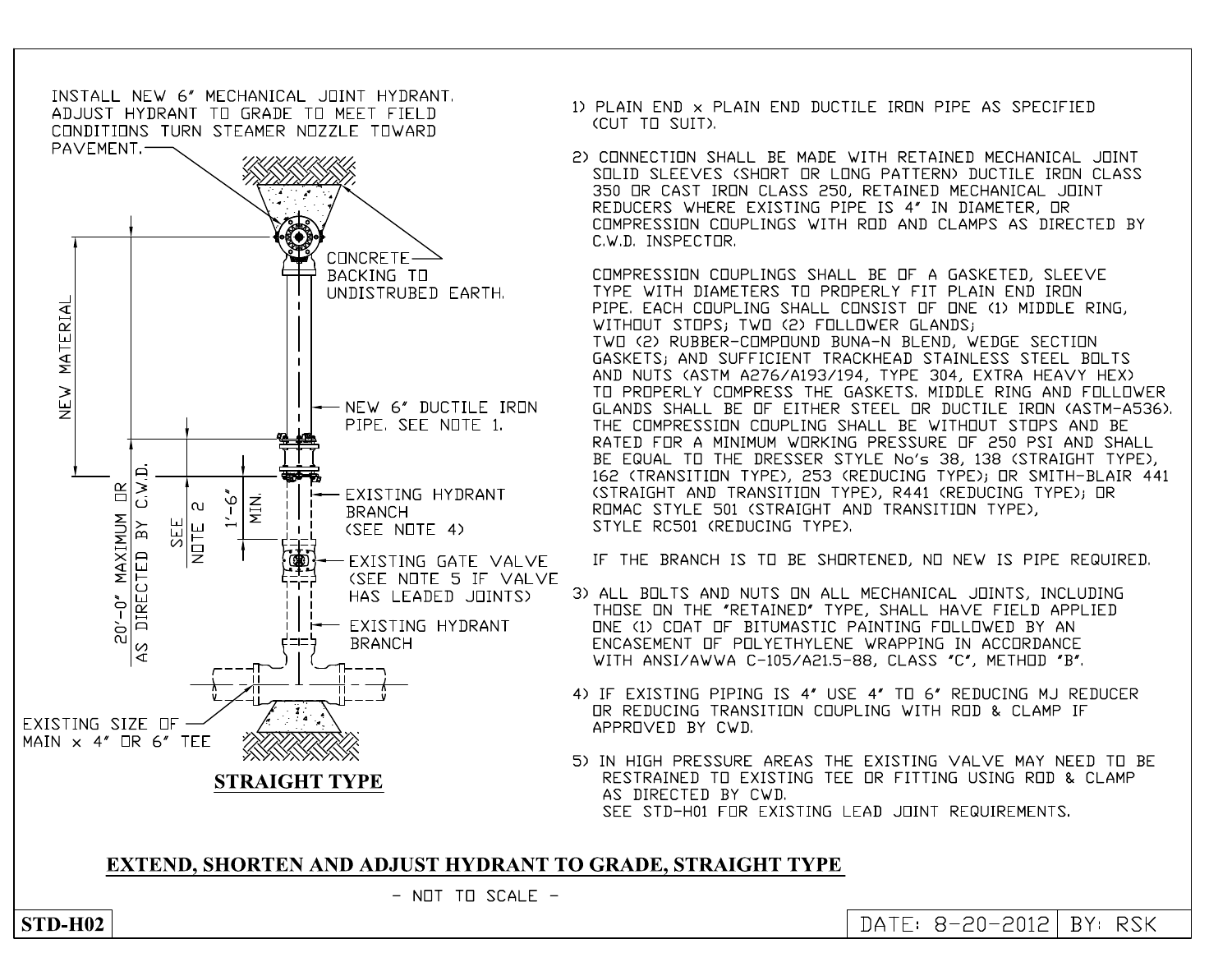

- 1) PLAIN END x PLAIN END DUCTILE IRON PIPE AS SPECIFIED (CUT TO SUIT).
- 2) CONNECTION SHALL BE MADE WITH RETAINED MECHANICAL JOINT SOLID SLEEVES (SHORT OR LONG PATTERN) DUCTILE IRON CLASS 350 OR CAST IRON CLASS 250, RETAINED MECHANICAL JOINT REDUCERS WHERE EXISTING PIPE IS 4" IN DIAMETER, OR COMPRESSION COUPLINGS WITH ROD AND CLAMPS AS DIRECTED BY C.W.D. INSPECTOR.

COMPRESSION COUPLINGS SHALL BE OF A GASKETED, SLEEVE TYPE WITH DIAMETERS TO PROPERLY FIT PLAIN END IRON PIPE, EACH COUPLING SHALL CONSIST OF ONE (1) MIDDLE RING, WITHOUT STOPS; TWO (2) FOLLOWER GLANDS; TWO (2) RUBBER-COMPOUND BUNA-N BLEND, WEDGE SECTION GASKETS; AND SUFFICIENT TRACKHEAD STAINLESS STEEL BOLTS AND NUTS (ASTM A276/A193/194, TYPE 304, EXTRA HEAVY HEX) TO PROPERLY COMPRESS THE GASKETS, MIDDLE RING AND FOLLOWER GLANDS SHALL BE OF EITHER STEEL OR DUCTILE IRON (ASTM-A536). THE COMPRESSION COUPLING SHALL BE WITHOUT STOPS AND BE RATED FOR A MINIMUM WORKING PRESSURE OF 250 PSI AND SHALL BE EQUAL TO THE DRESSER STYLE No's 38, 138 (STRAIGHT TYPE), 162 (TRANSITION TYPE), 253 (REDUCING TYPE); OR SMITH-BLAIR 441 (STRAIGHT AND TRANSITION TYPE), R441 (REDUCING TYPE); OR ROMAC STYLE 501 (STRAIGHT AND TRANSITION TYPE), STYLE RC501 (REDUCING TYPE).

IF THE BRANCH IS TO BE SHORTENED, NO NEW IS PIPE REQUIRED.

- 3) ALL BOLTS AND NUTS ON ALL MECHANICAL JOINTS, INCLUDING THOSE ON THE "RETAINED" TYPE, SHALL HAVE FIELD APPLIED ONE (1) COAT OF BITUMASTIC PAINTING FOLLOWED BY AN ENCASEMENT OF POLYETHYLENE WRAPPING IN ACCORDANCE WITH ANSI/AWWA C-105/A21.5-88, CLASS "C", METHOD "B".
- 4) IF EXISTING PIPING IS 4" USE 4" TO 6" REDUCING MJ REDUCER OR REDUCING TRANSITION COUPLING WITH ROD & CLAMP IF APPROVED BY CWD.
- 5) IN HIGH PRESSURE AREAS THE EXISTING VALVE MAY NEED TO BE RESTRAINED TO EXISTING TEE OR FITTING USING ROD & CLAMP AS DIRECTED BY CWD. SEE STD-H01 FOR EXISTING LEAD JOINT REQUIREMENTS.

## **EXTEND, SHORTEN AND ADJUST HYDRANT TO GRADE, OFFSET TYPE 1**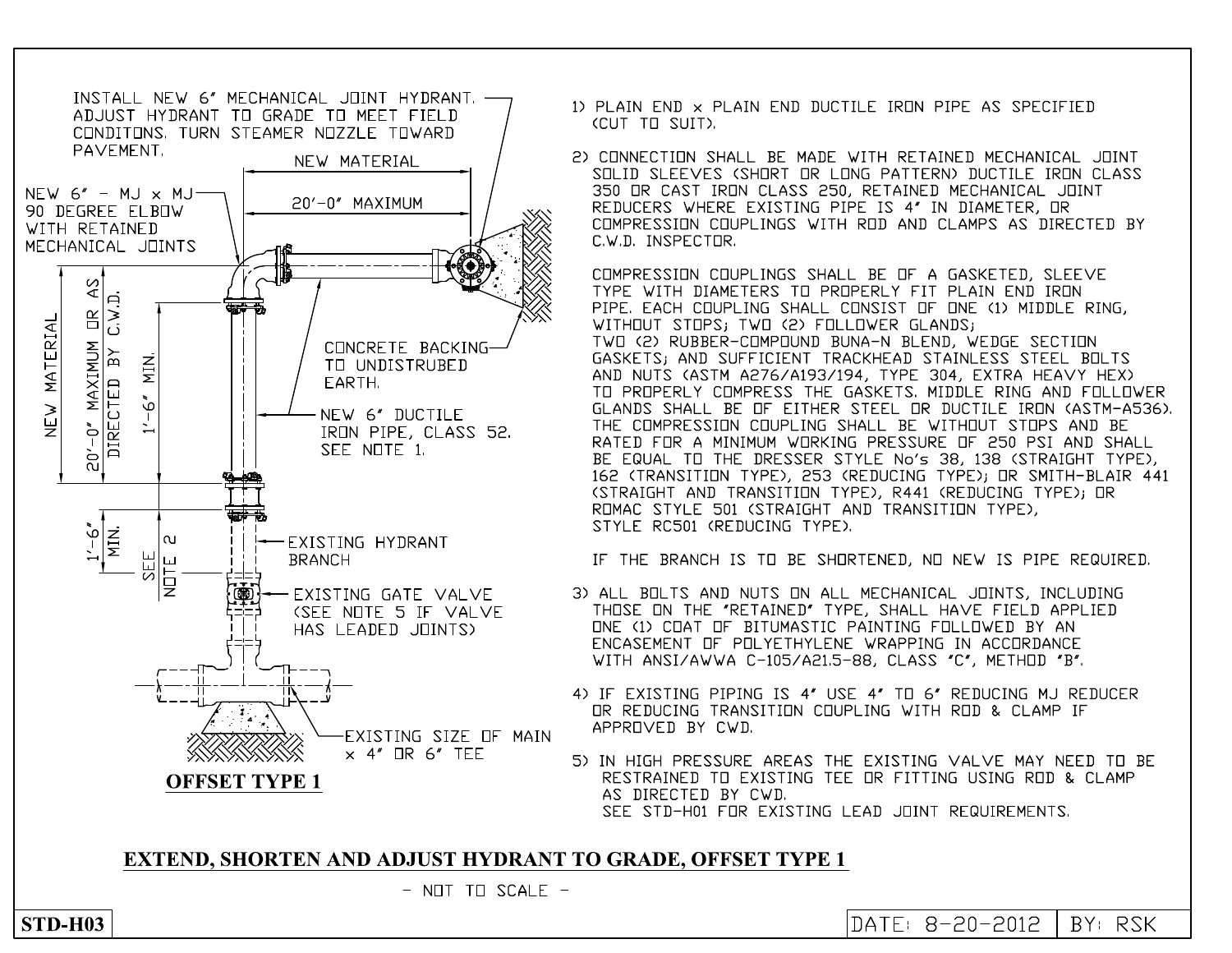INSTALL NEW 6" MECHANICAL JOINT HYDRANT, ADJUST-HYDRANT TO GRADE TO MEET FIELD CONDITIONS. TURN STEAMER NOZZLE TOWARD PAVEMENT.



- 1) PLAIN END x PLAIN END DUCTILE IRON PIPE AS SPECIFIED (CUT TO SUIT).
- 2) CONNECTION SHALL BE MADE WITH RETAINED MECHANICAL JOINT SOLID SLEEVES (SHORT OR LONG PATTERN) DUCTILE IRON CLASS 350 OR CAST IRON CLASS 250, RETAINED MECHANICAL JOINT REDUCERS WHERE EXISTING PIPE IS 4" IN DIAMETER, OR COMPRESSION COUPLINGS WITH ROD AND CLAMPS AS DIRECTED BY C.W.D. INSPECTOR.

COMPRESSION COUPLINGS SHALL BE OF A GASKETED, SLEEVE TYPE WITH DIAMETERS TO PROPERLY FIT PLAIN END IRON PIPE. EACH COUPLING SHALL CONSIST OF ONE (1) MIDDLE RING, WITHOUT STOPS; TWO (2) FOLLOWER GLANDS; TWO (2) RUBBER-COMPOUND BUNA-N BLEND, WEDGE SECTION GASKETS; AND SUFFICIENT TRACKHEAD STAINLESS STEEL BOLTS AND NUTS (ASTM A276/A193/194, TYPE 304, EXTRA HEAVY HEX) TO PROPERLY COMPRESS THE GASKETS. MIDDLE RING AND FOLLOWER GLANDS SHALL BE OF EITHER STEEL OR DUCTILE IRON (ASTM-A536). THE COMPRESSION COUPLING SHALL BE WITHOUT STOPS AND BE RATED FOR A MINIMUM WORKING PRESSURE OF 250 PSI AND SHALL BE EQUAL TO THE DRESSER STYLE No's 38, 138 (STRAIGHT TYPE), 162 (TRANSITION TYPE), 253 (REDUCING TYPE); OR SMITH-BLAIR 441 (STRAIGHT AND TRANSITION TYPE), R441 (REDUCING TYPE); OR ROMAC STYLE 501 (STRAIGHT AND TRANSITION TYPE), STYLE RC501 (REDUCING TYPE).

IF THE BRANCH IS TO BE SHORTENED, NO NEW IS PIPE REQUIRED.

- 3) ALL BOLTS AND NUTS ON ALL MECHANICAL JOINTS, INCLUDING THOSE ON THE "RETAINED" TYPE, SHALL HAVE FIELD APPLIED ONE (1) COAT OF BITUMASTIC PAINTING FOLLOWED BY AN ENCASEMENT OF POLYETHYLENE WRAPPING IN ACCORDANCE WITH ANSI/AWWA C-105/A21.5-88, CLASS "C", METHOD "B".
- 4) IF EXISTING PIPING IS 4" USE 4" TO 6" REDUCING MJ REDUCER OR REDUCING TRANSITION COUPLING WITH ROD & CLAMP IF APPROVED BY CWD.
- 5) IN HIGH PRESSURE AREAS THE EXISTING VALVE MAY NEED TO BE RESTRAINED TO EXISTING TEE OR FITTING USING ROD & CLAMP AS DIRECTED BY CWD. SEE STD-H01 FOR EXISTING LEAD JOINT REQUIREMENTS.

## **EXTEND, SHORTEN AND ADJUST HYDRANT TO GRADE, OFFSET TYPE 2**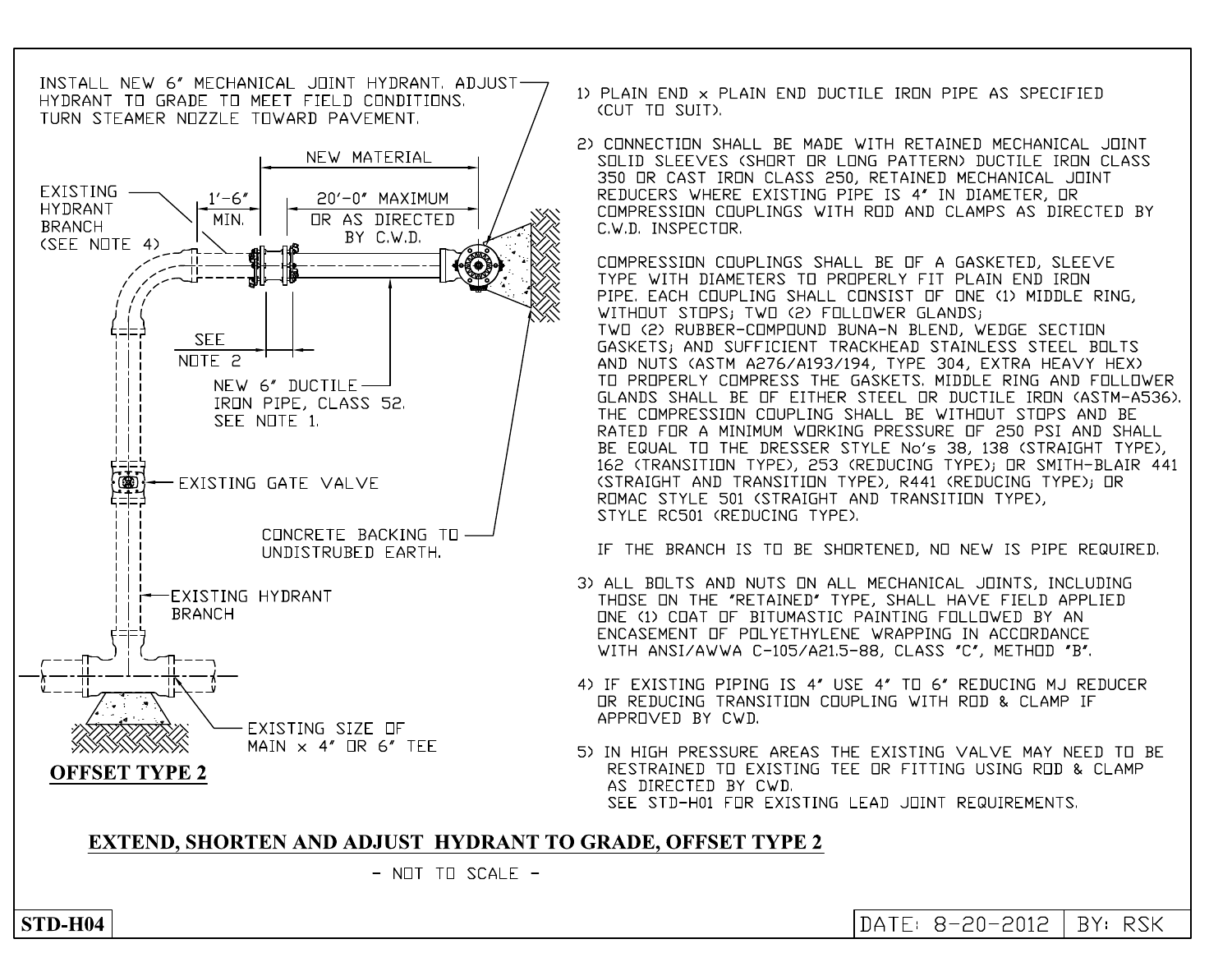INSTALL NEW 6" HYDRANT, ADJUST HYDRANT TO-GRADE TO MEET FIELD CONDITONS, TURN STEAMER NOZZLE TOWARD PAVEMENT.



1) PLAIN END x PLAIN END DUCTILE IRON PIPE AS SPECIFIED (CUT TO SUIT).

2) CONNECTION SHALL BE MADE WITH RETAINED MECHANICAL JOINT SOLID SLEEVES (SHORT OR LONG PATTERN) DUCTILE IRON CLASS 350 OR CAST IRON CLASS 250, RETAINED MECHANICAL JOINT REDUCERS WHERE EXISTING PIPE IS 4" IN DIAMETER, OR COMPRESSION COUPLINGS WITH ROD AND CLAMPS AS DIRECTED BY C.W.D. INSPECTOR.

COMPRESSION COUPLINGS SHALL BE OF A GASKETED, SLEEVE TYPE WITH DIAMETERS TO PROPERLY FIT PLAIN END IRON PIPE, EACH COUPLING SHALL CONSIST OF ONE (1) MIDDLE RING, WITHOUT STOPS; TWO (2) FOLLOWER GLANDS; TWO (2) RUBBER-COMPOUND BUNA-N BLEND, WEDGE SECTION GASKETS; AND SUFFICIENT TRACKHEAD STAINLESS STEEL BOLTS AND NUTS (ASTM A276/A193/194, TYPE 304, EXTRA HEAVY HEX) TO PROPERLY COMPRESS THE GASKETS, MIDDLE RING AND FOLLOWER GLANDS SHALL BE OF EITHER STEEL OR DUCTILE IRON (ASTM-A536). THE COMPRESSION COUPLING SHALL BE WITHOUT STOPS AND BE RATED FOR A MINIMUM WORKING PRESSURE OF 250 PSI AND SHALL BE EQUAL TO THE DRESSER STYLE No's 38, 138 (STRAIGHT TYPE), 162 (TRANSITION TYPE), 253 (REDUCING TYPE); OR SMITH-BLAIR 441 (STRAIGHT AND TRANSITION TYPE), R441 (REDUCING TYPE); OR ROMAC STYLE 501 (STRAIGHT AND TRANSITION TYPE), STYLE RC501 (REDUCING TYPE).

IF THE BRANCH IS TO BE SHORTENED, NO NEW IS PIPE REQUIRED.

- 3) ALL BOLTS AND NUTS ON ALL MECHANICAL JOINTS, INCLUDING THOSE ON THE "RETAINED" TYPE, SHALL HAVE FIELD APPLIED ONE (1) COAT OF BITUMASTIC PAINTING FOLLOWED BY AN ENCASEMENT OF POLYETHYLENE WRAPPING IN ACCORDANCE WITH ANSI/AWWA C-105/A21.5-88, CLASS "C", METHOD "B".
- 4) IF EXISTING PIPING IS 4" USE 4" TO 6" REDUCING MJ REDUCER OR REDUCING TRANSITION COUPLING WITH ROD & CLAMP IF APPROVED BY CWD.
- 5) IN HIGH PRESSURE AREAS THE EXISTING VALVE MAY NEED TO BE RESTRAINED TO EXISTING TEE OR FITTING USING ROD & CLAMP AS DIRECTED BY CWD. SEE STD-H01 FOR EXISTING LEAD JOINT REQUIREMENTS.

#### **EXTEND, SHORTEN AND ADJUST 6" HYDRANT TO GRADE, OFFSET TYPE 3**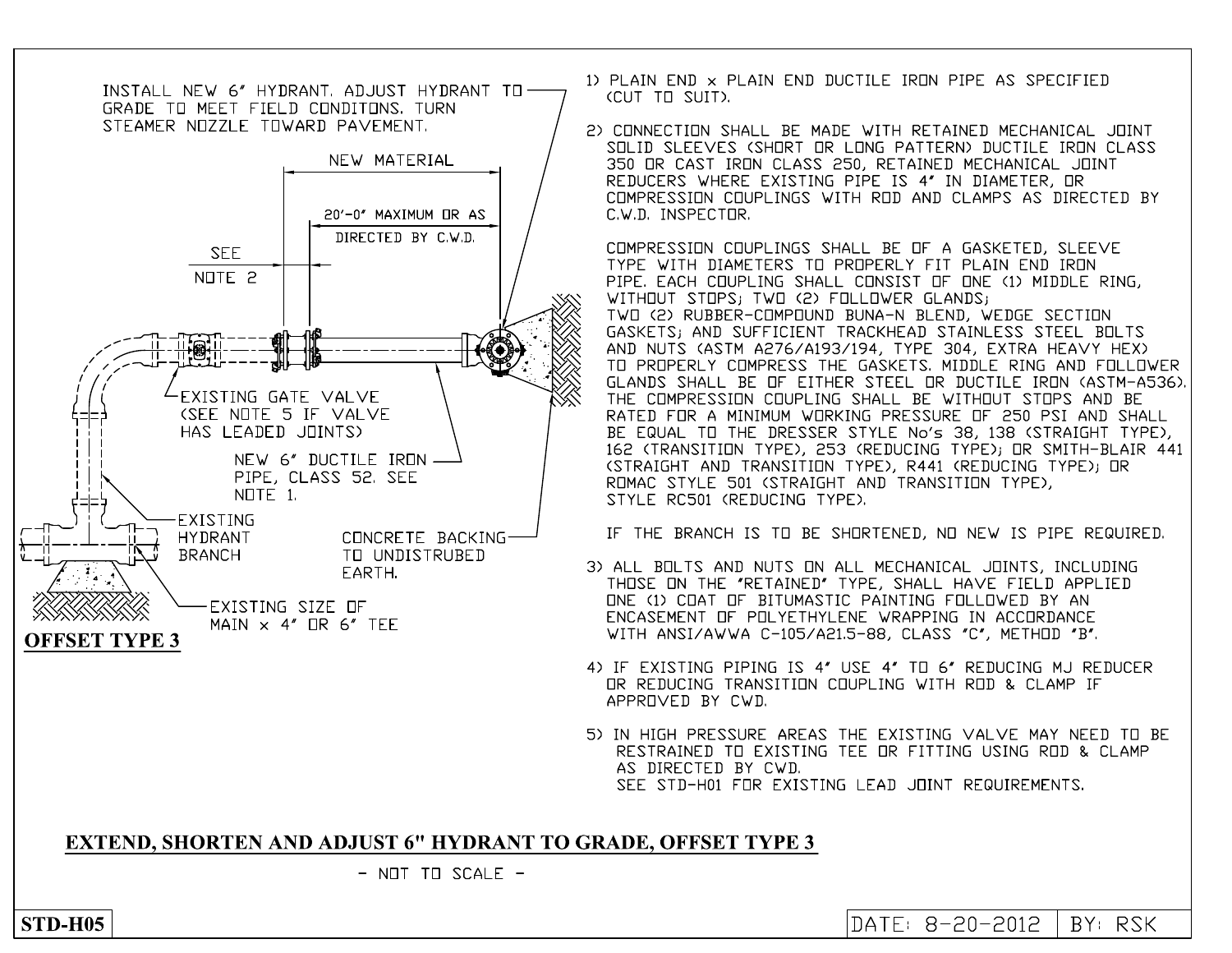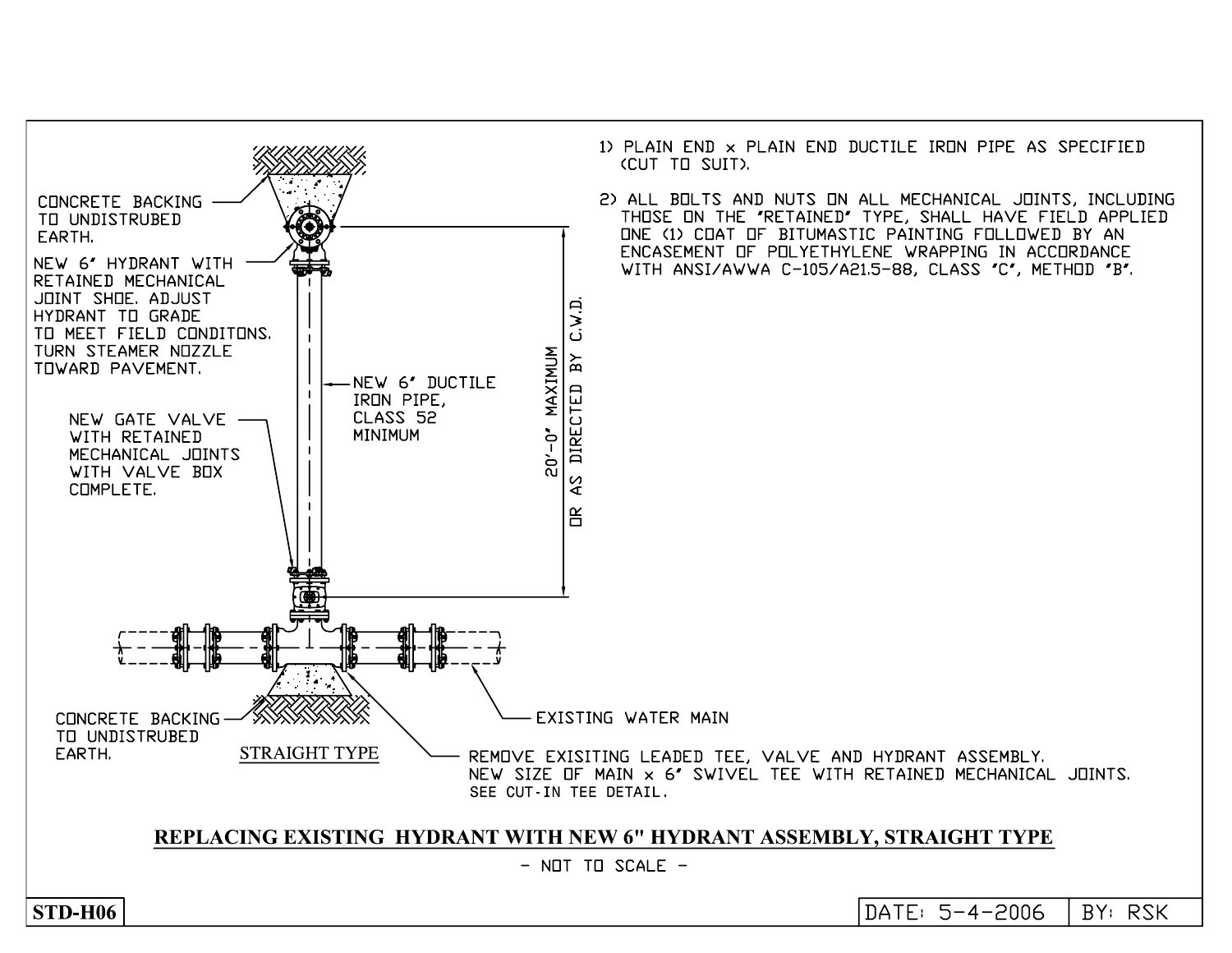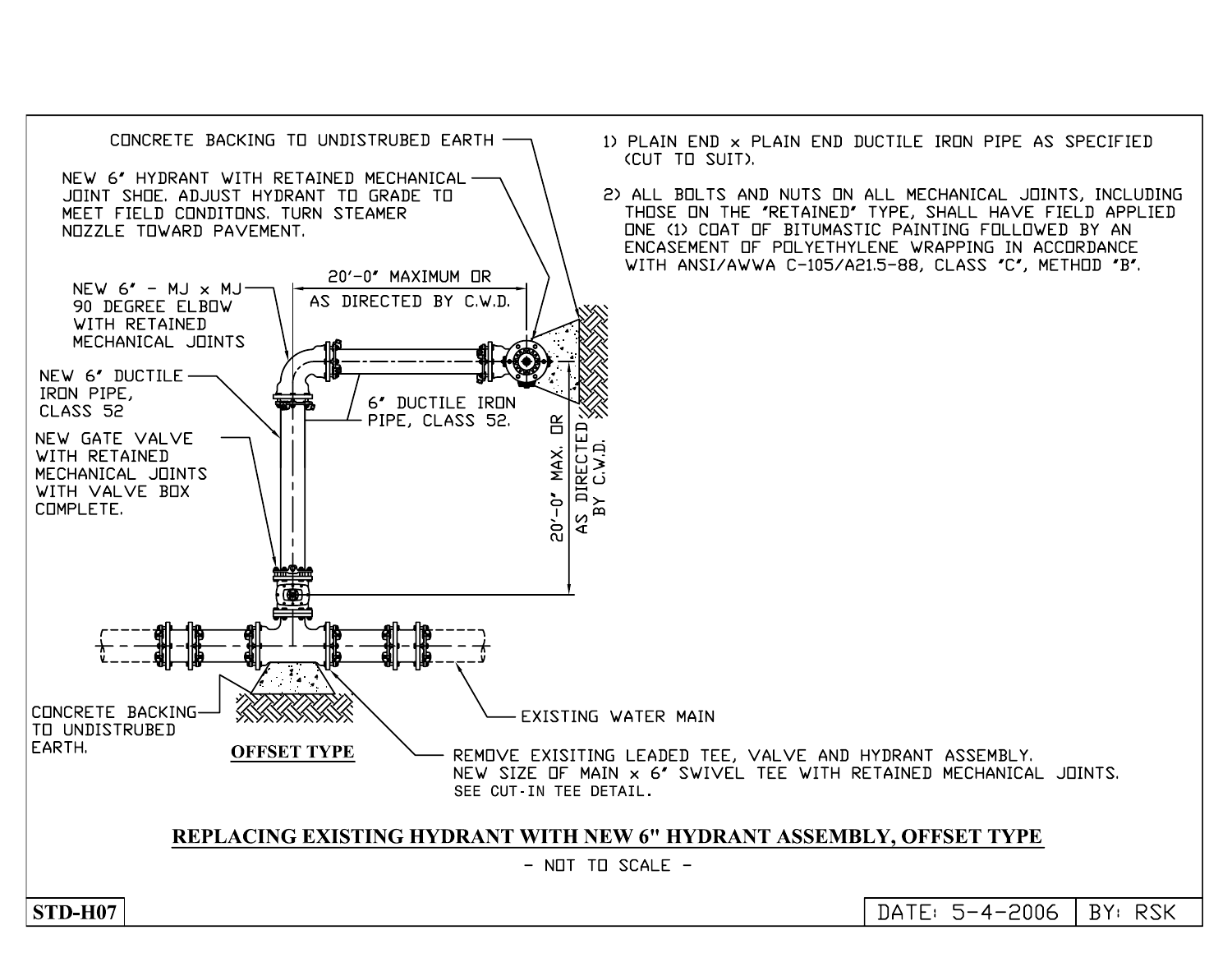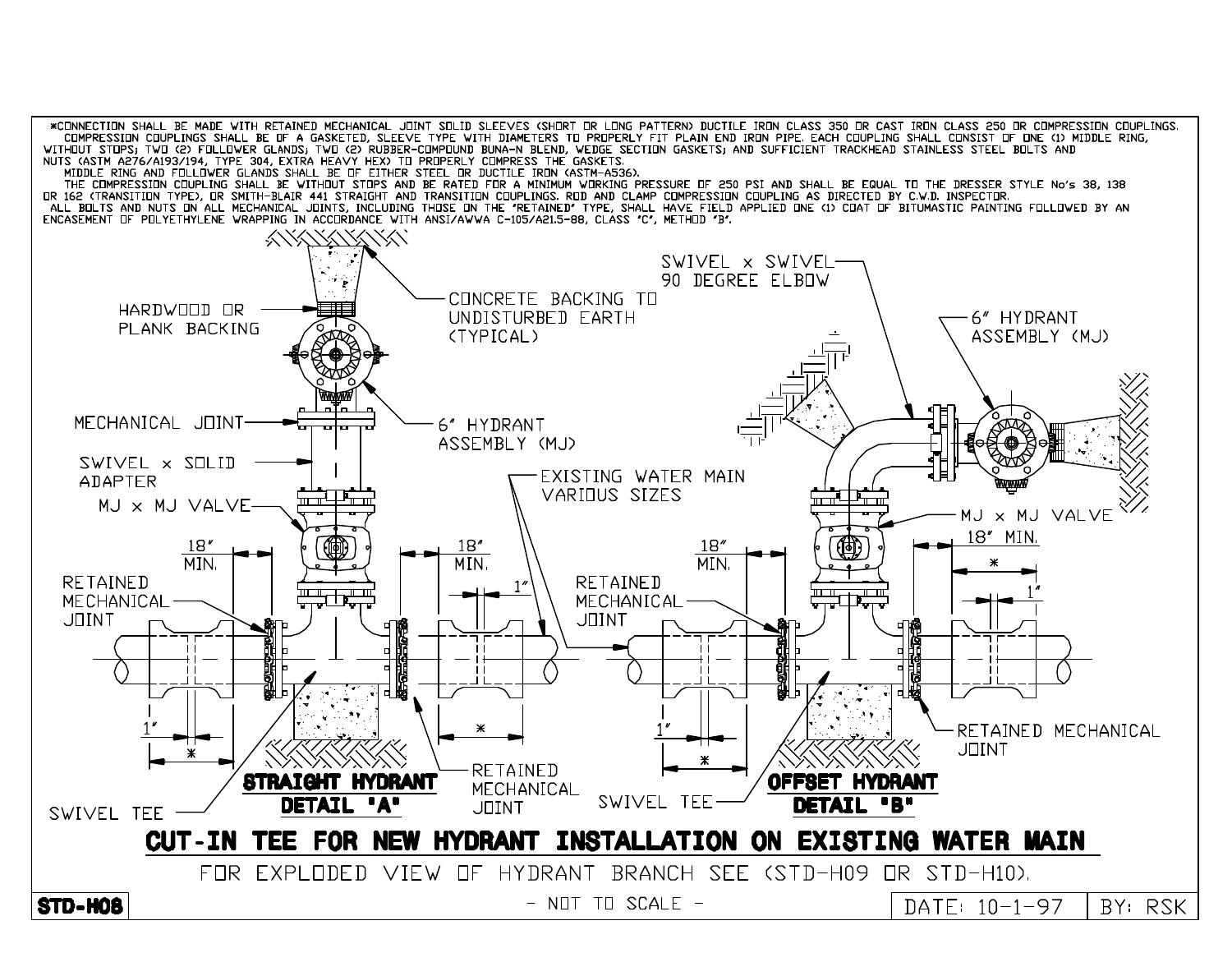

TYPE GLANDS SHALL BE COPPER-BEARING DUCTILE IRON, OR EQUIVALENT HIGH STRENGTH, LOW ALLOY CORROSION RESISTANT STEEL.

STD-HO9

DATE: 3-4-2002 BY: RSK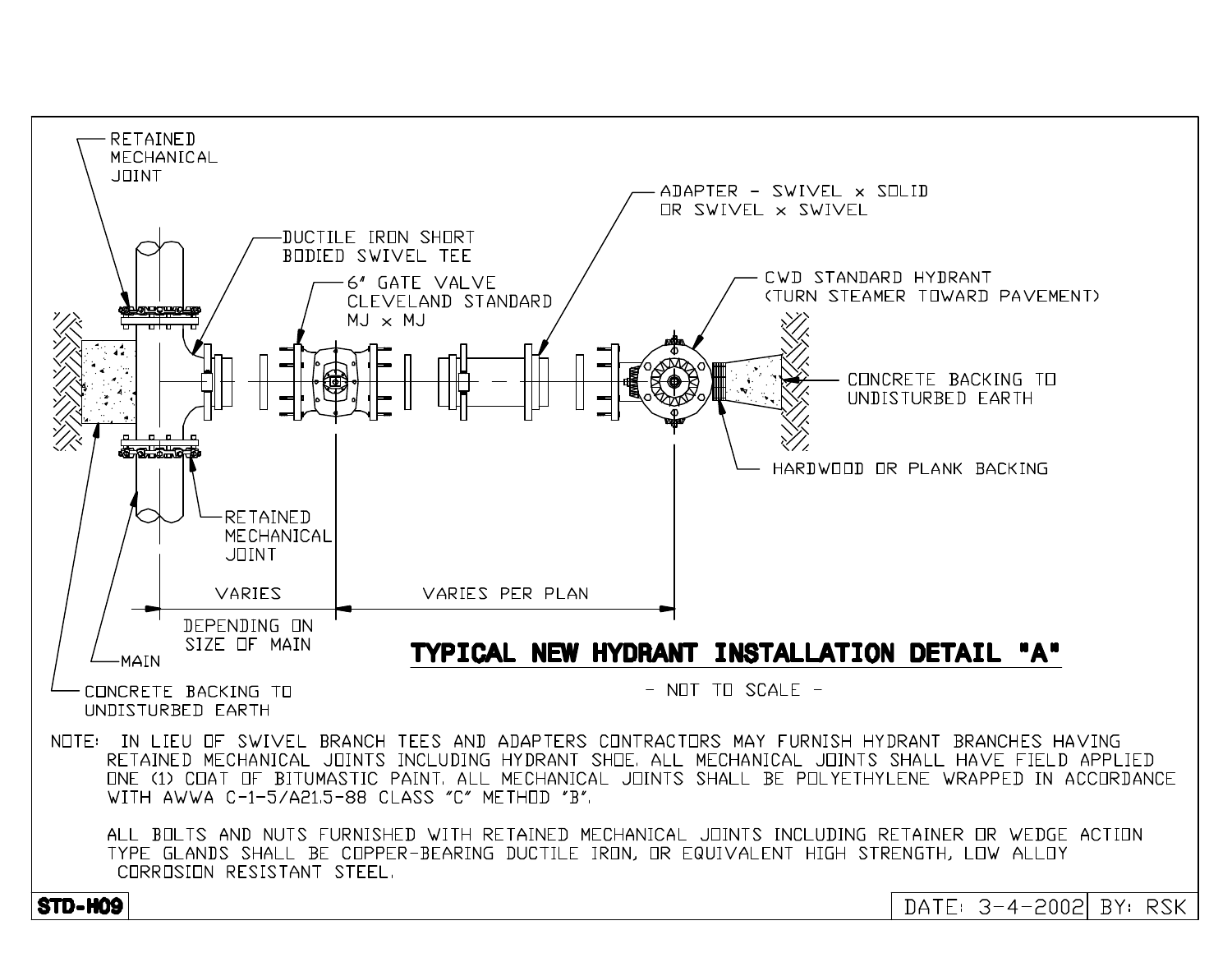

CORROSION RESISTANT STEEL.

STD-H10

DATE: 10-1-97 BY: RSK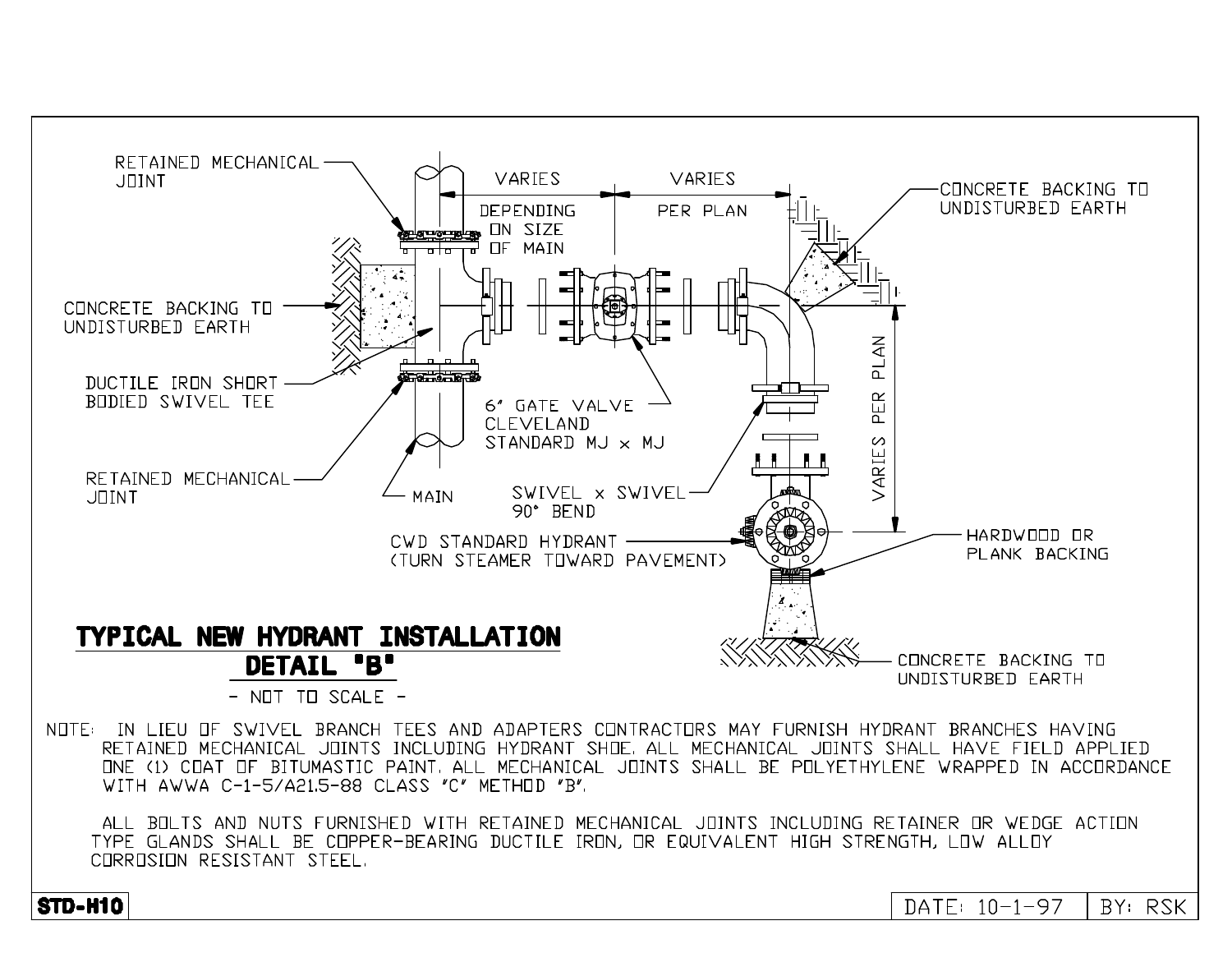![](_page_11_Figure_0.jpeg)

# TYPICAL NEW HYDRANT INSTALLATION DETAIL "C"

NOT TO SCALE

DATE: 3-4-2002 BY: RSK

NOTE: IN LIEU OF SWIVEL BRANCH TEES AND ADAPTERS CONTRACTORS MAY FURNISH HYDRANT BRANCHES HAVING RETAINED MECHANICAL JOINTS INCLUDING HYDRANT SHOE, ALL MECHANICAL JOINTS SHALL HAVE FIELD APPLIED ONE (1) COAT OF BITUMASTIC PAINT. ALL MECHANICAL JOINTS SHALL BE POLYETHYLENE WRAPPED IN ACCORDANCE WITH AWWA C-1-5/A21.5-88 CLASS "C" METHOD "B".

ALL BOLTS AND NUTS FURNISHED WITH RETAINED MECHANICAL JOINTS INCLUDING RETAINER OR WEDGE ACTION TYPE GLANDS SHALL BE COPPER-BEARING DUCTILE IRON, OR EQUIVALENT HIGH STRENGTH, LOW ALLOY CORROSION RESISTANT STEEL.

**STD-H11**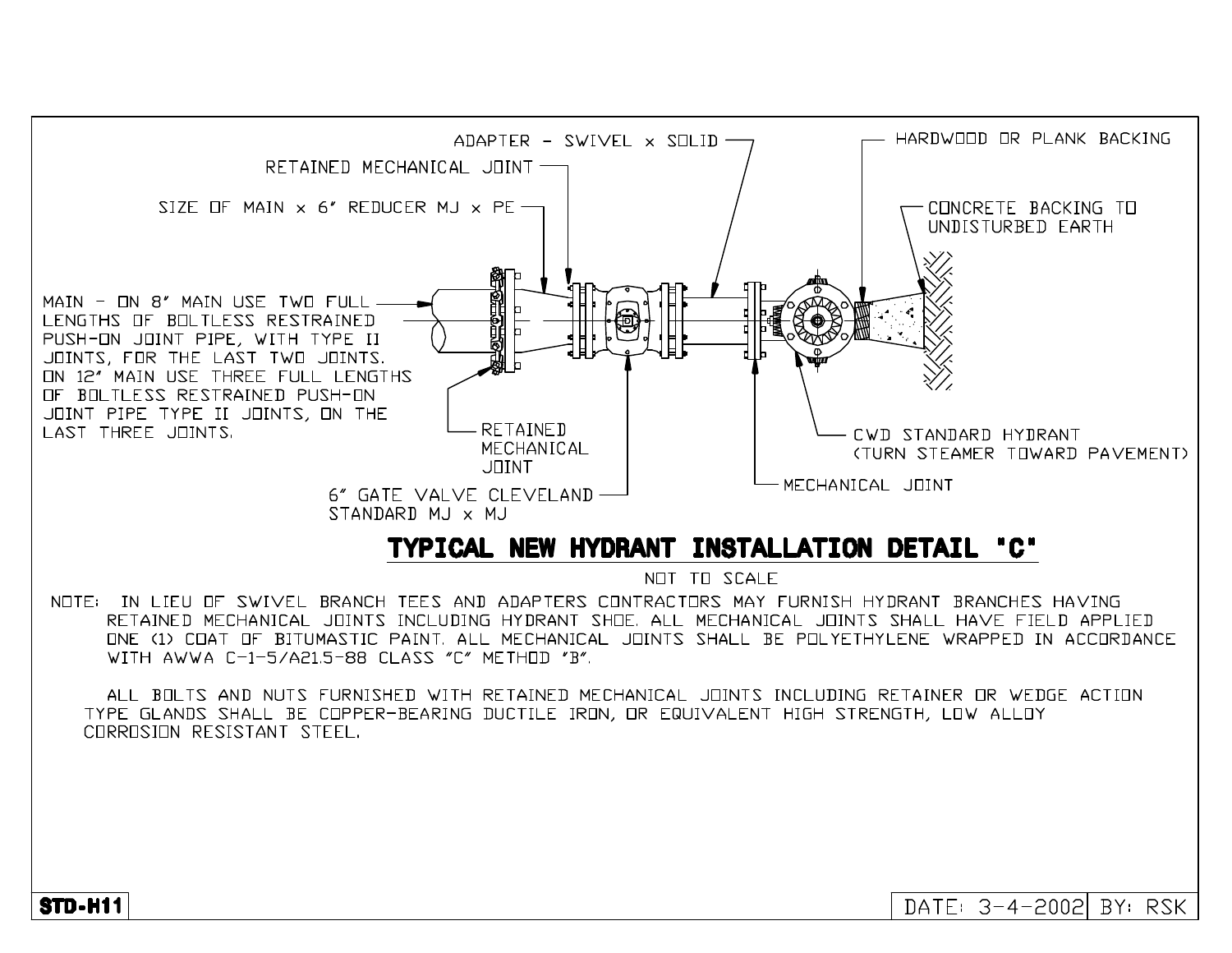![](_page_12_Figure_0.jpeg)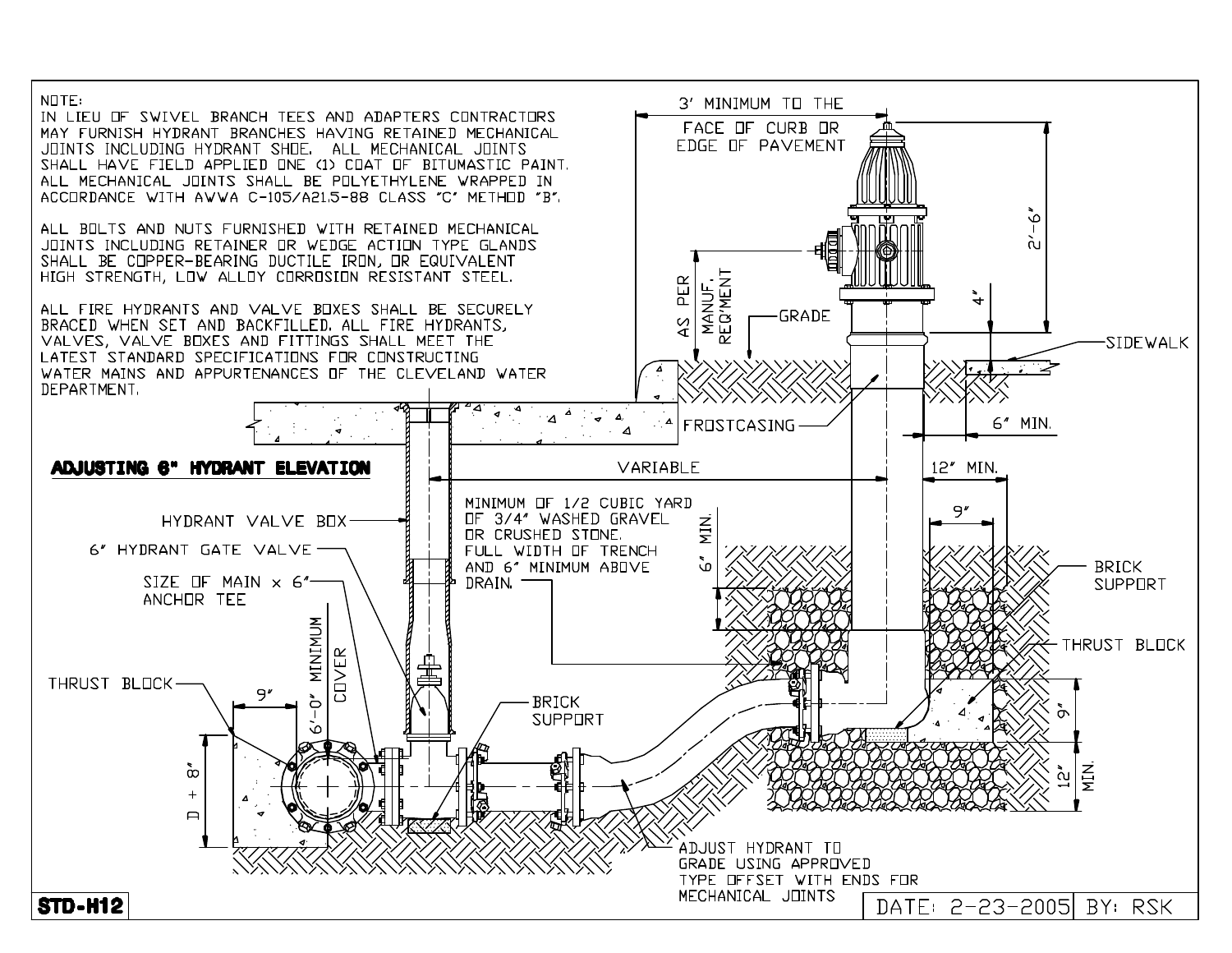![](_page_13_Figure_0.jpeg)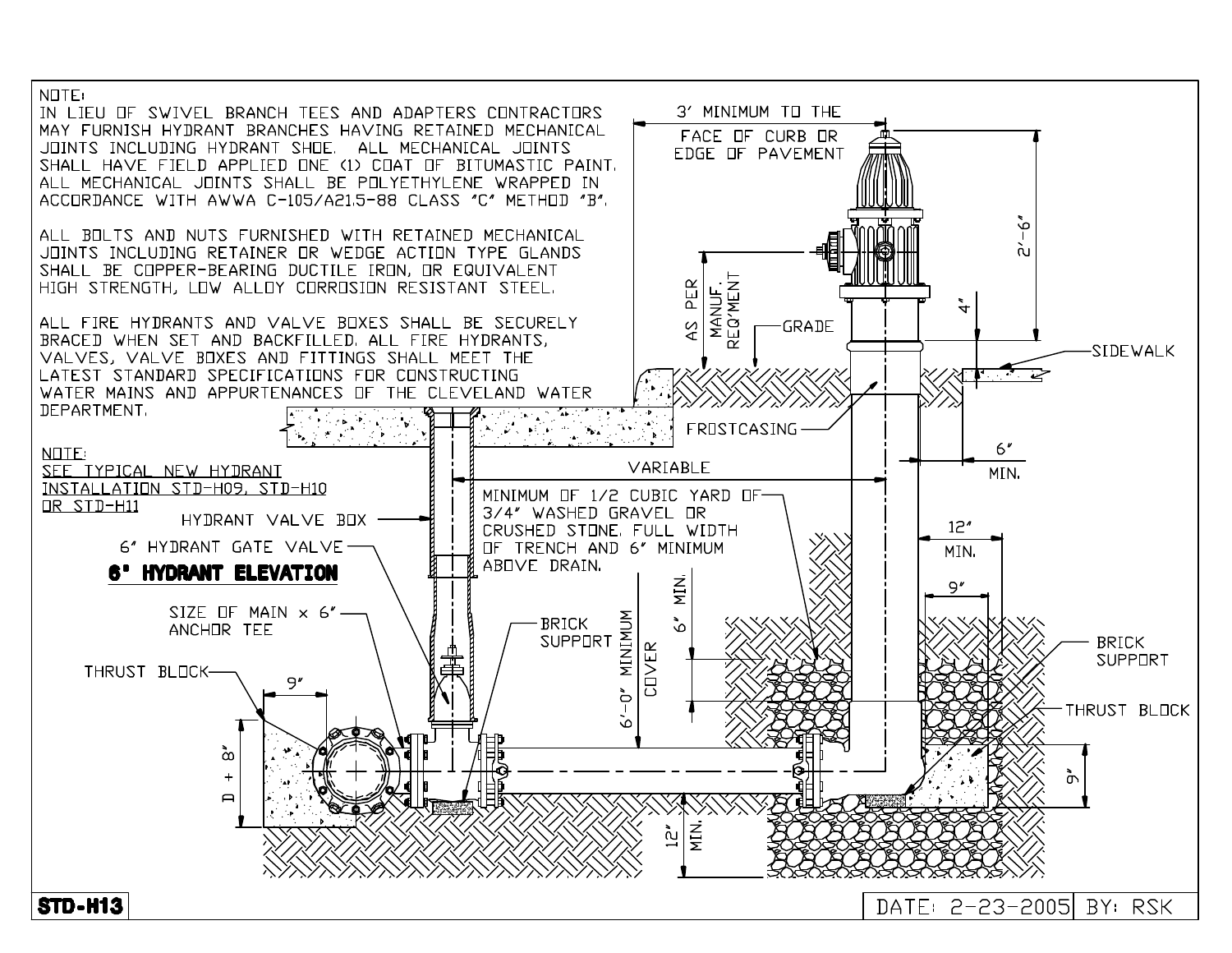![](_page_14_Figure_0.jpeg)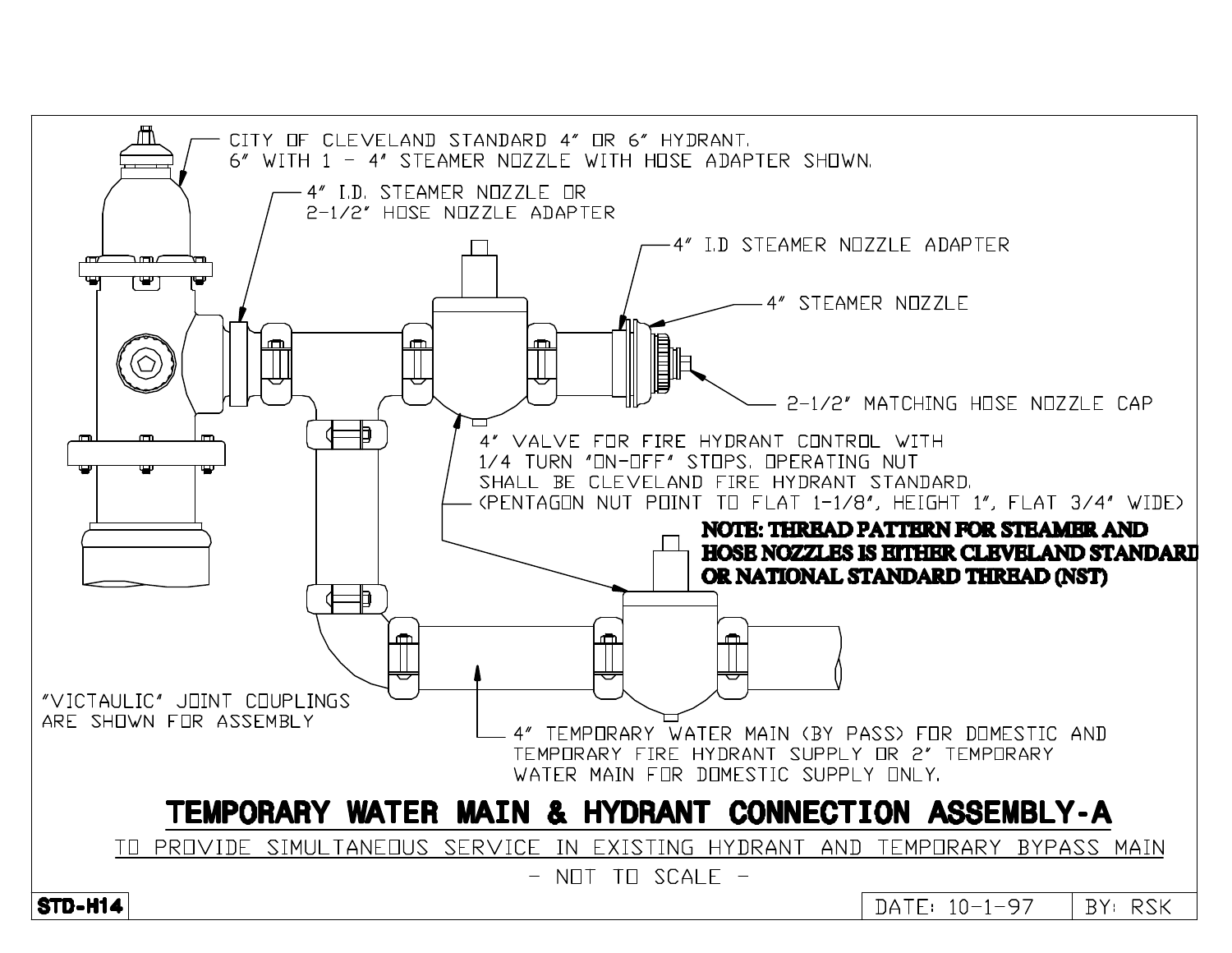![](_page_15_Figure_0.jpeg)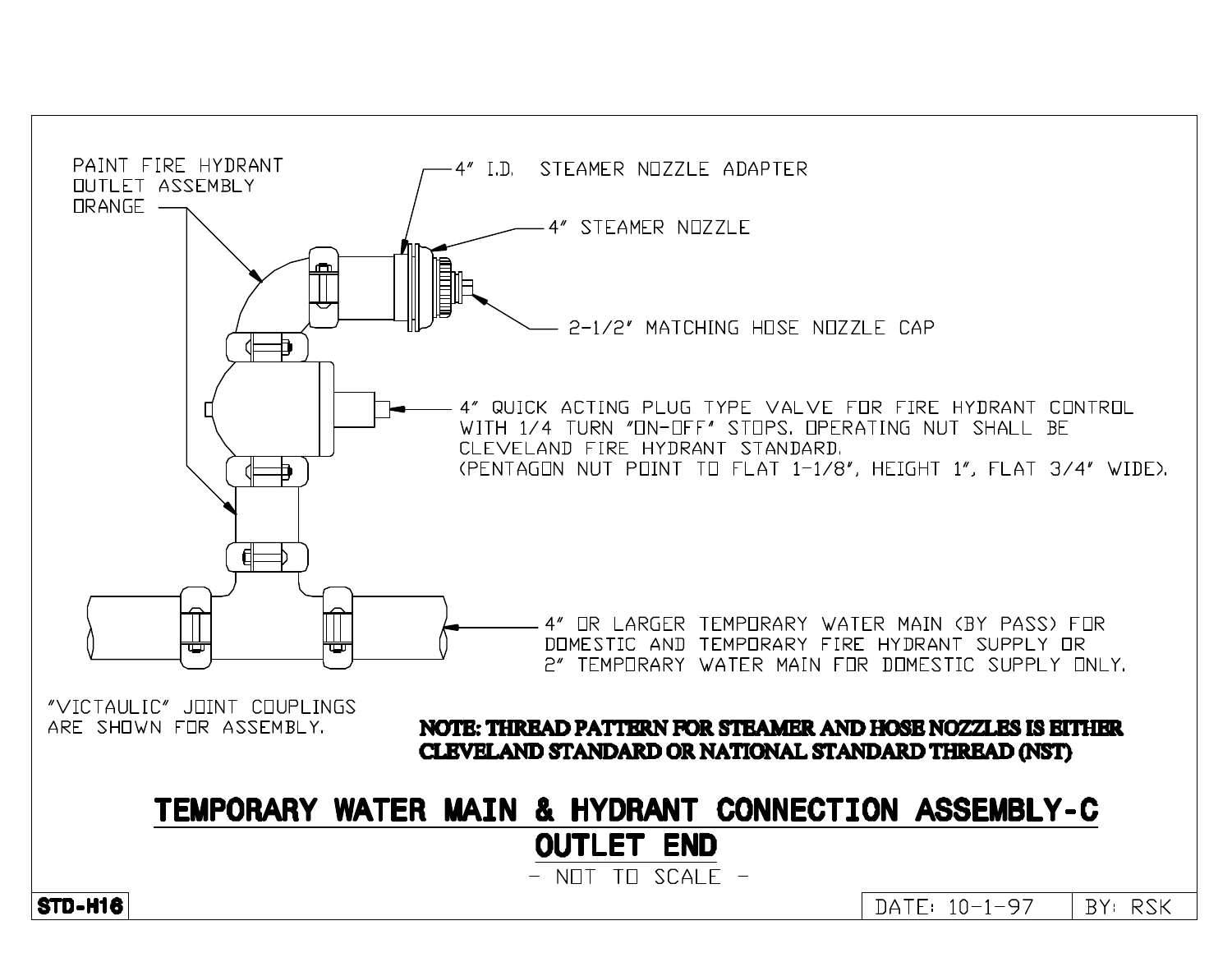![](_page_16_Figure_0.jpeg)